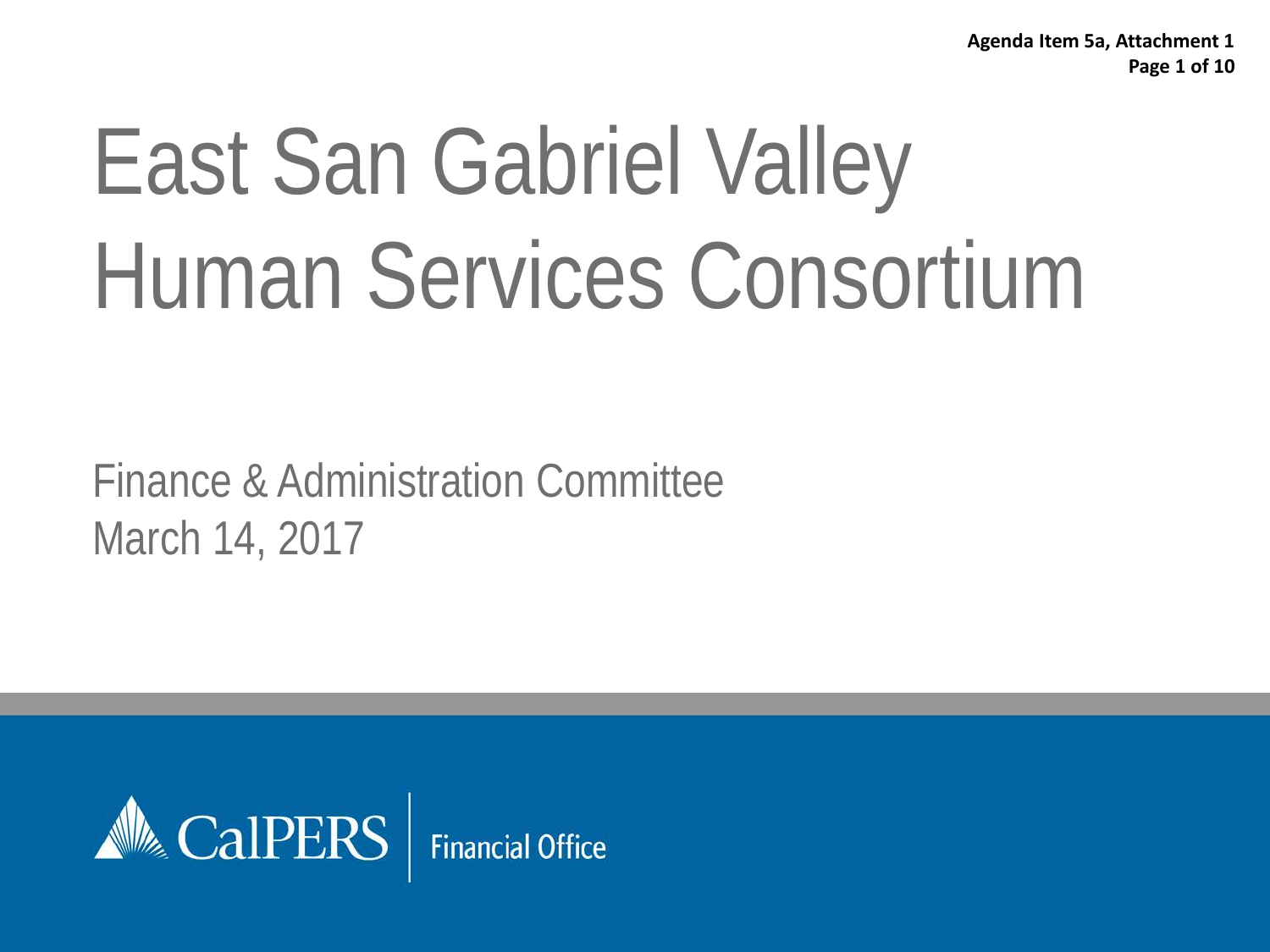# Background



- September 1979 Joint Powers of Authority (JPA) formed
- September 2014 it no longer performs any business functions and has been winding down
- July 2016 JPA failed to pay unfunded accrued liability for FY 15/16 & 16/17 - \$406,345

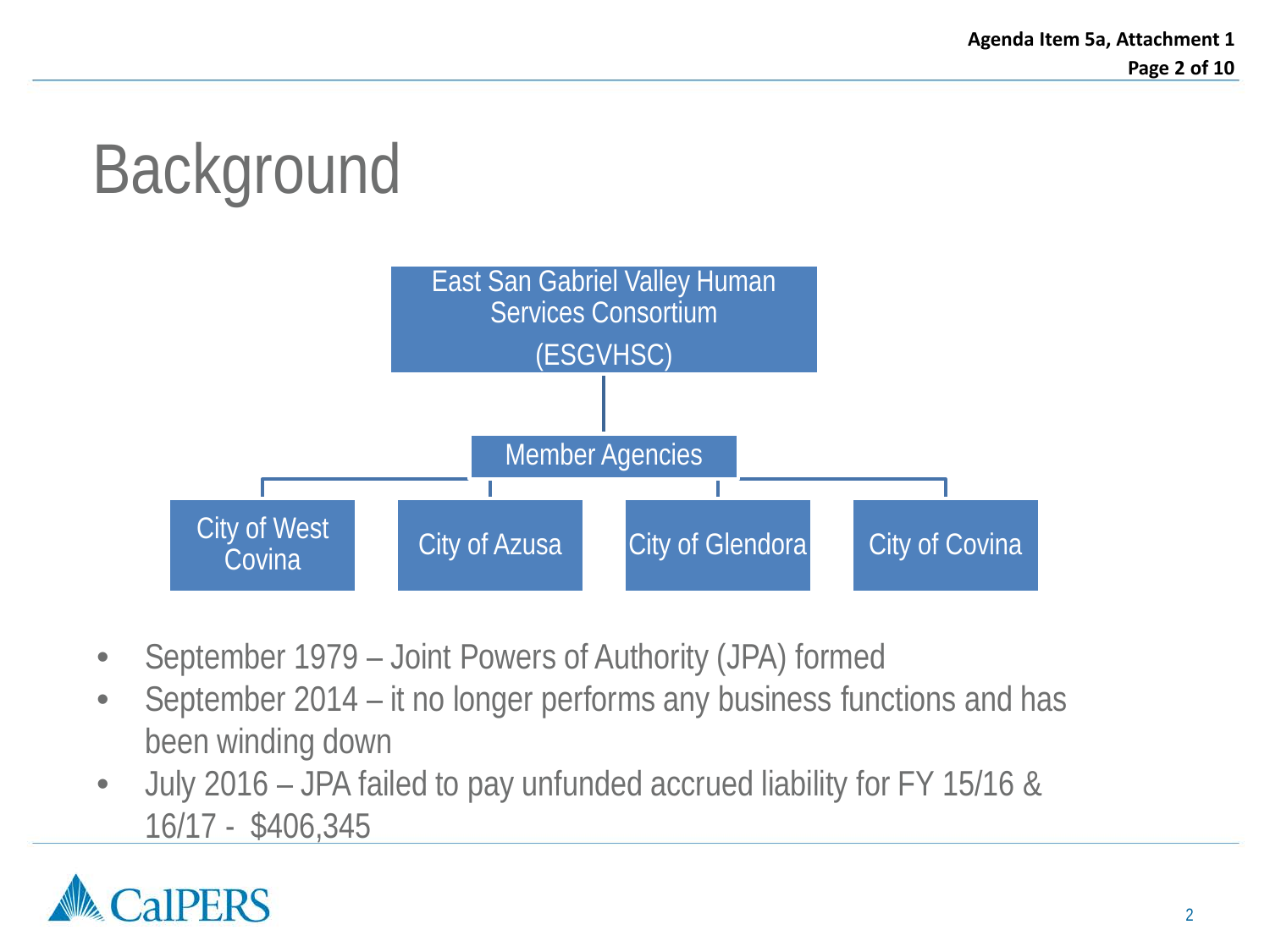## Collection Efforts



Made 34 phone calls and sent multiple collection notices

Sent final collection and demand letters

Requested financial assistance from JPA members



Notified stakeholders, city council members and impacted members

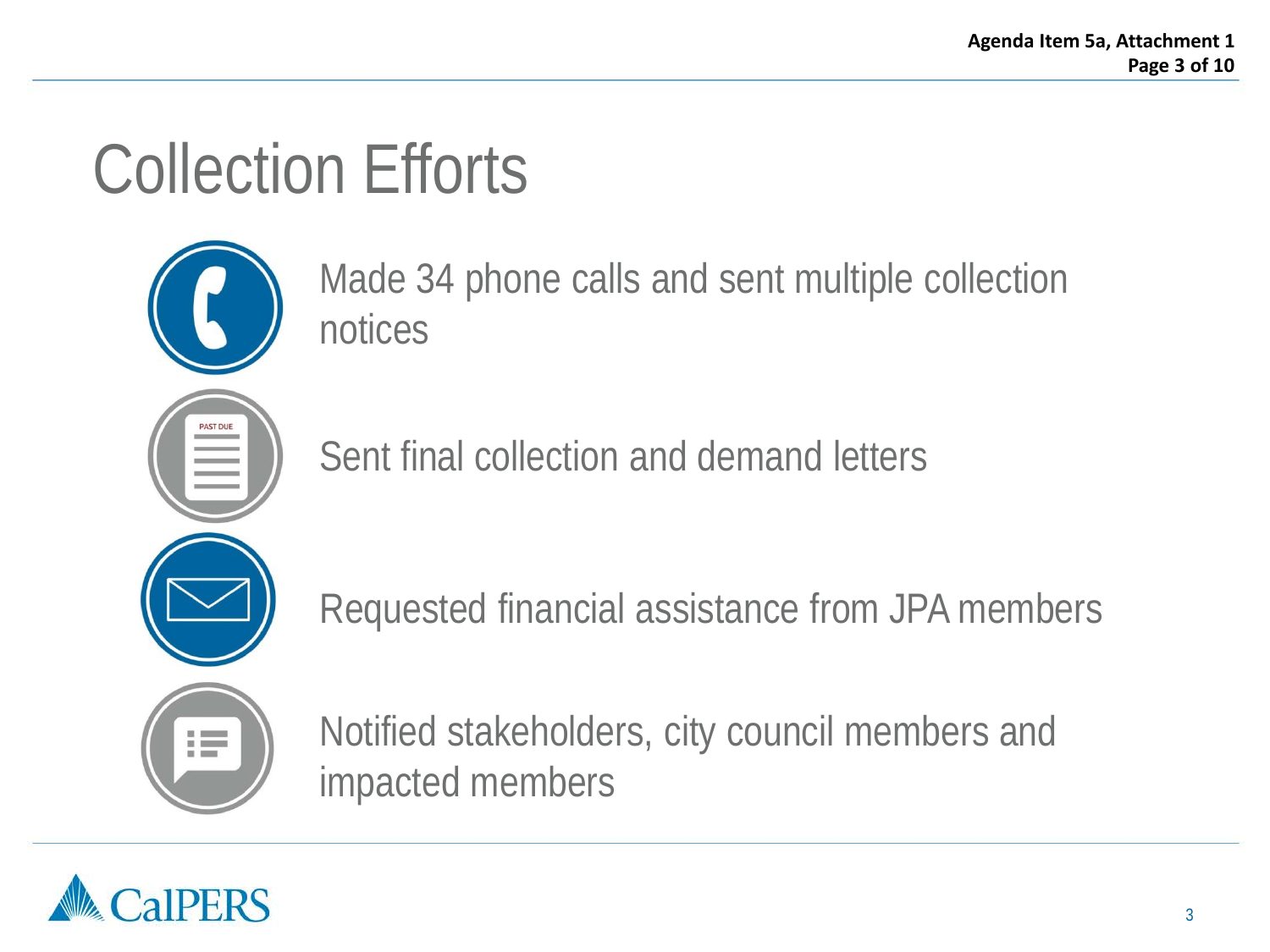# California Public Employees' Retirement LAW (PERL)

- Section 20572
	- No payment after 30 days

- Section 20577
	- Reduction of benefit

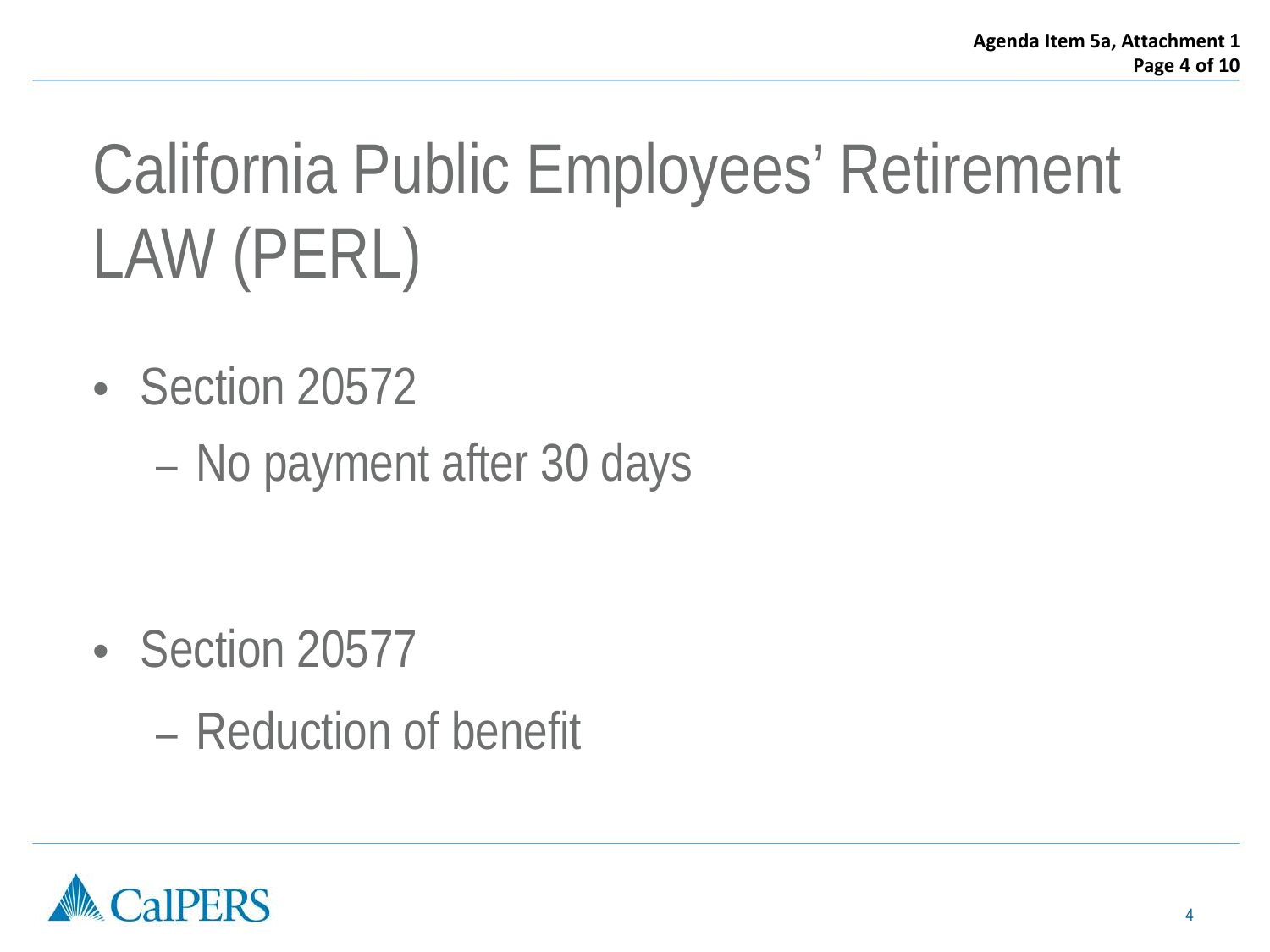## Contract Termination Impact

| <b>Employees/Retirees</b>      |         |                                | Termination Cost <sup>1</sup>         |       |
|--------------------------------|---------|--------------------------------|---------------------------------------|-------|
| <b>Rate Plan</b>               | Formula | Plan Participants <sup>2</sup> | Termination UAL & Funded % at<br>2.0% |       |
| <b>Miscellaneous</b>           | 2.0@55  | Transferred= 36                | (\$19,352,259)                        | 37.0% |
|                                |         | Separated=93                   |                                       |       |
|                                |         | Retired = $62$                 |                                       |       |
|                                |         | Total = $191$                  |                                       |       |
| Miscellaneous-<br><b>PEPRA</b> | 2.0@62  | Separated $=6$                 | (\$7,685)                             | 74.5% |
|                                |         | Total= $6$                     |                                       |       |



1Estimated 2No active members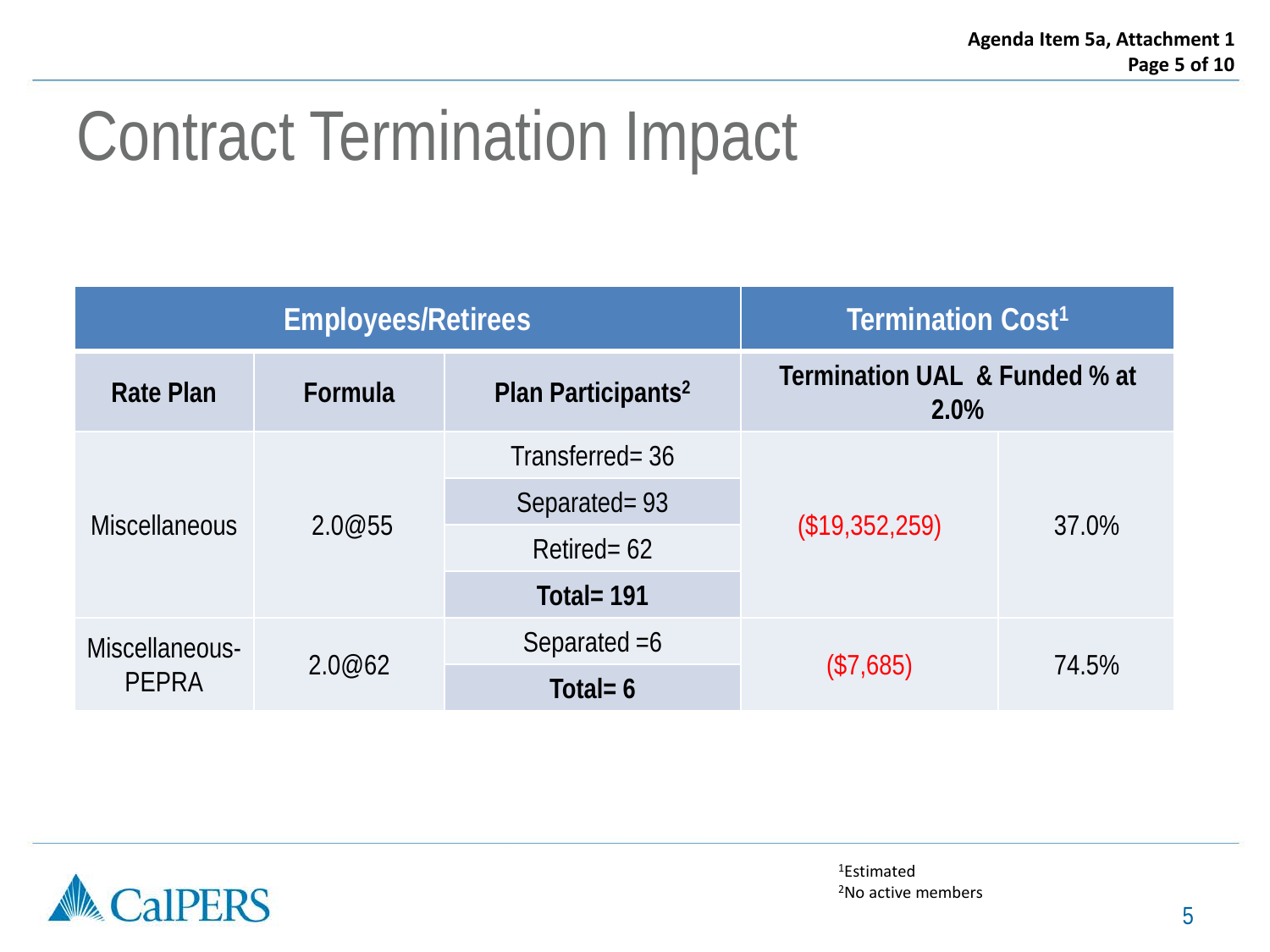#### Benefit Reduction

- Approximately 63% for the classic members
- Approximately 25% for the PEPRA members
- Reductions will occur on July 1, 2017

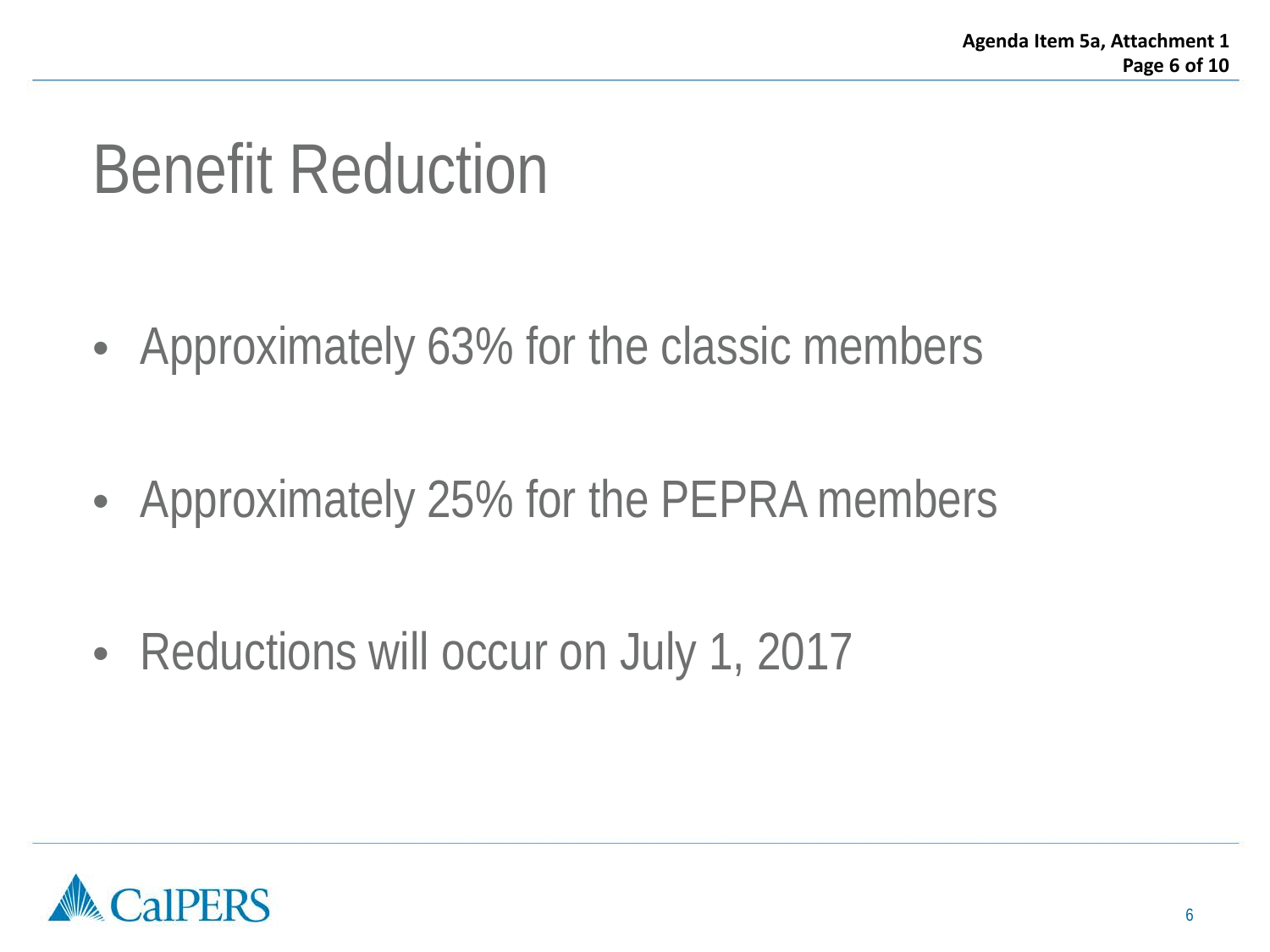## Summary of Process Timeline

July 2015 – present: Ongoing efforts, including multiple phone calls, to collect delinquent amounts owed by the ESGVHSC.



Agency Financial Health Report - FAC and Stakeholder.

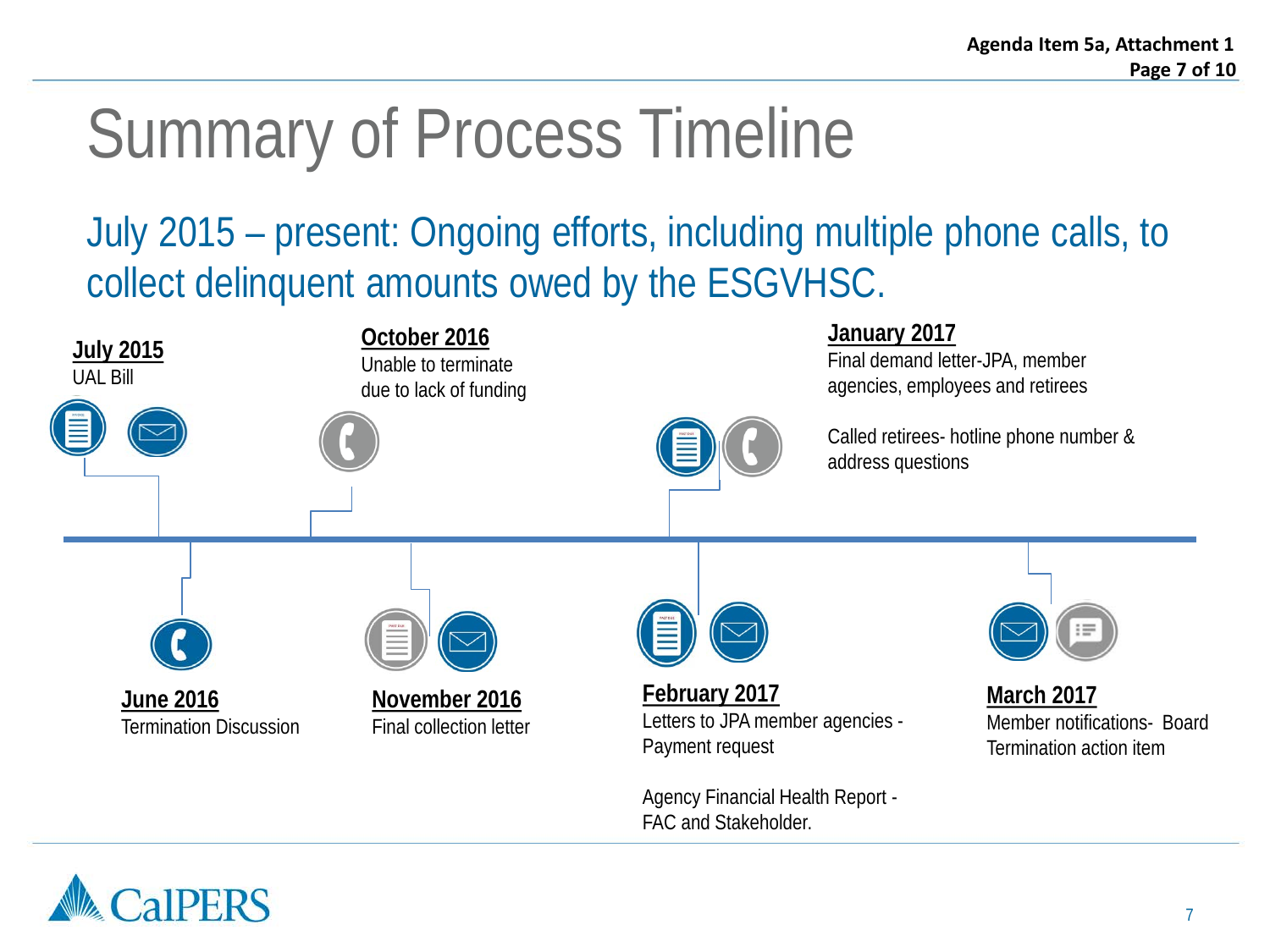### APPENDIX

- Agencies Experiencing Financial Hardship
	- Future termination risk
	- Ongoing efforts to mitigate risk

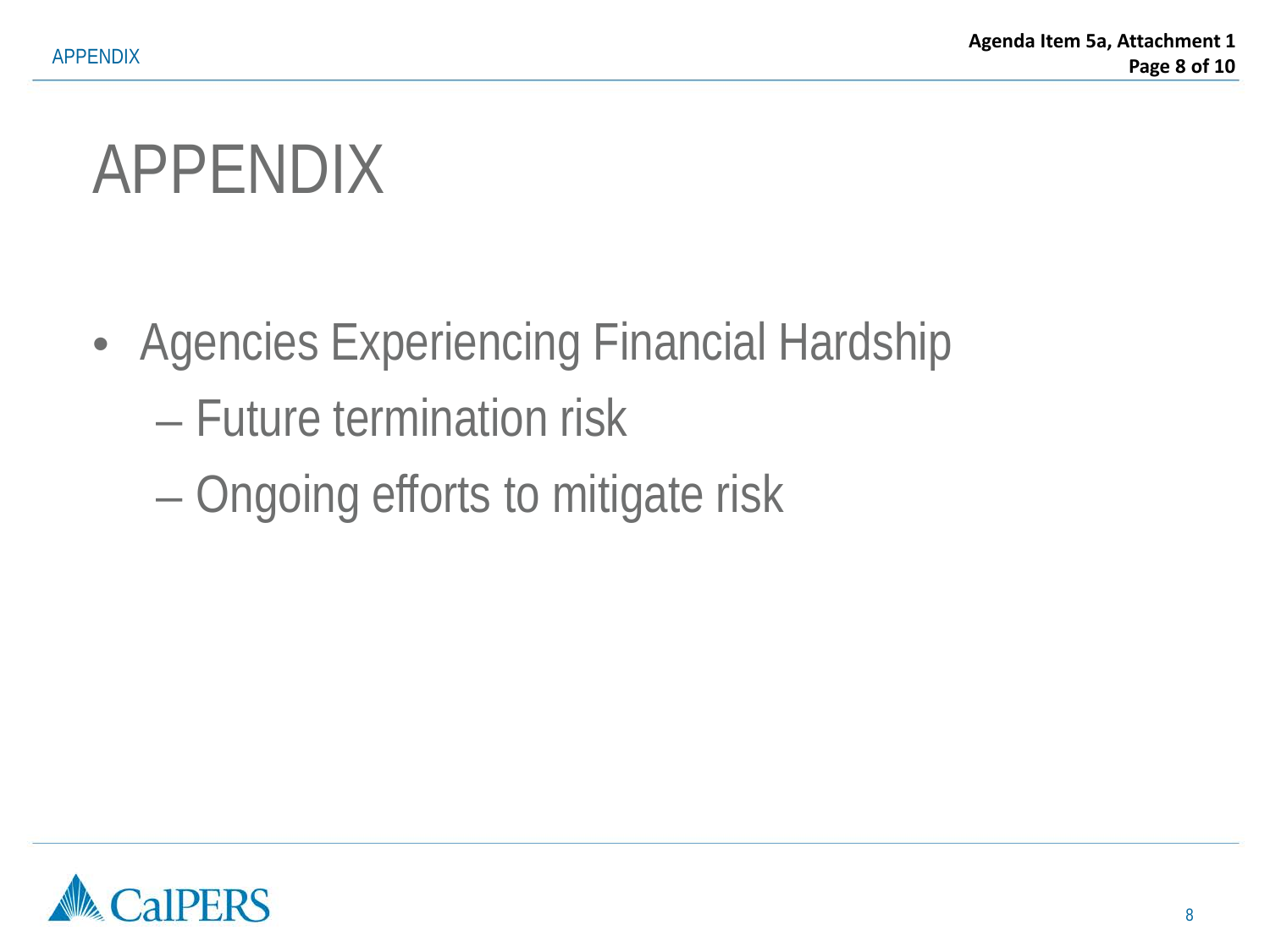# Agencies Experiencing Financial Hardship

Future Termination Risk

- Agencies Over 90 Days Delinquent
	- Independent Cities Association, Inc.
	- Niland Sanitary District